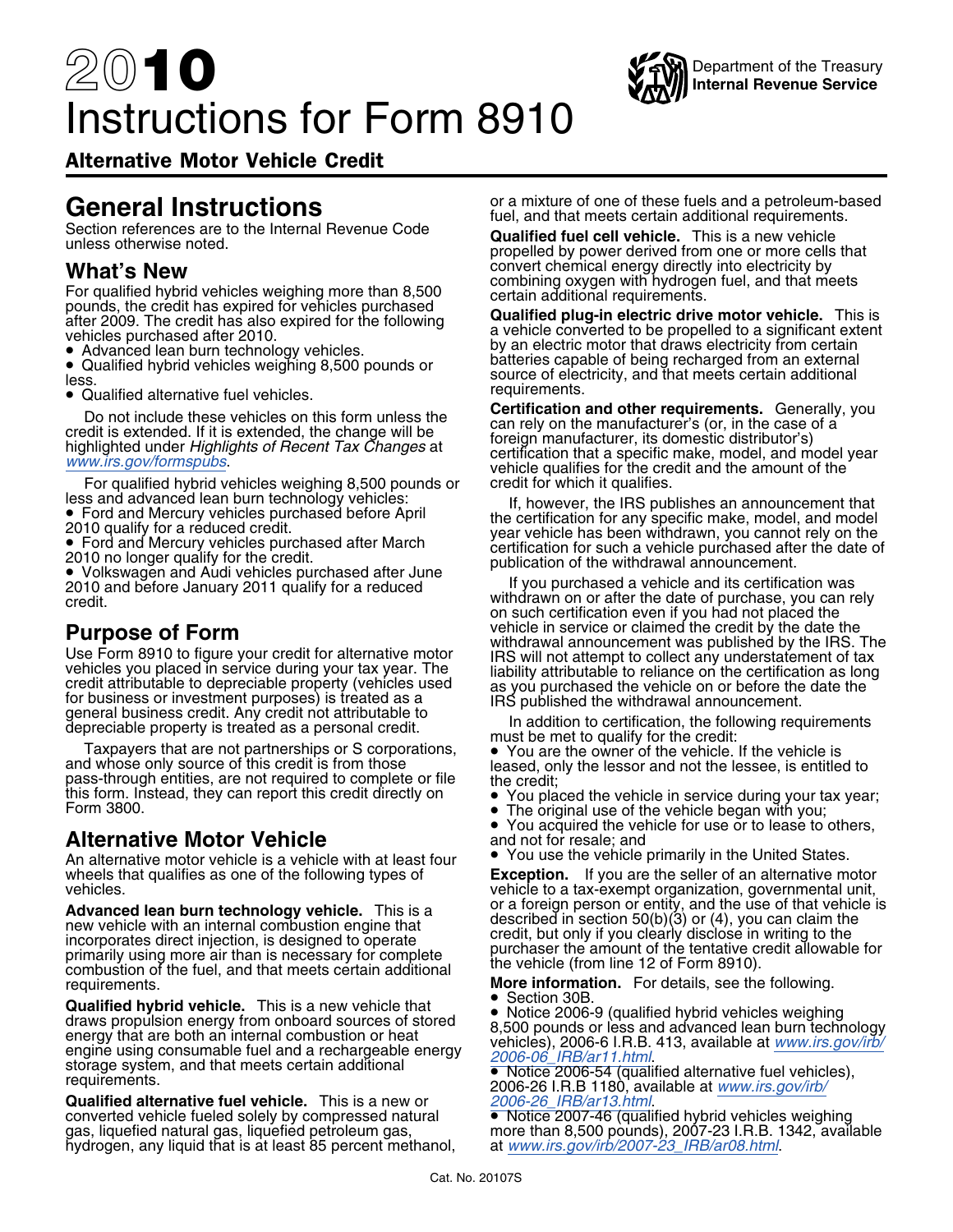$\bullet$  Notice 2008-33 (qualified fuel cell vehicles), 2008-12 | Make | Model | Credit Amount I.R.B. 642, available at *[www.irs.gov/irb/2008-12\\_IRB/](www.irs.gov/irb/2008-12_IRB/ar12.html)[ar12.html](www.irs.gov/irb/2008-12_IRB/ar12.html)*.

**Credit Phaseout**<br>For qualified hybrid vehicles weighing 8,500 pounds or less and advanced lean burn technology vehicles, the credit is subject to a phaseout (reduction) once the **Purchase Date** vehicle manufacturer (or, for a foreign manufacturer, its<br>U.S. distributor) sells 60,000 vehicles to retailers for use solutionally velta 2.0L TDI sefore 7/1/10 \$1,300<br>in the United States after 2005. The phaseout begins i the second calendar quarter after the quarter in which the 60,000th vehicle was sold. Then the phaseout allows 60,000th vehicle was sold. Then the phaseout allows After 12/31/10 \$0 50% of the full credit for 2 quarters, 25% of the full credit for 2 additional quarters, and no credit thereafter.

### **Basis Reduction**

Unless you elect not to claim the credit, you may have to reduce the basis of each vehicle by the sum of the amounts entered on lines 12 and 16 for that vehicle. **Model Year 2010**

### **Coordination With Other Credits**

### **Specific Instructions**

# **Credit Allowable**

### **Advanced Lean Burn Technology Vehicles**

### **Model Year 2009**

| <b>Make</b>     | <b>Model</b>   | <b>Credit Amount</b> |         |            |                         | After 12/31/10       | \$0     |  |
|-----------------|----------------|----------------------|---------|------------|-------------------------|----------------------|---------|--|
|                 |                | <b>Purchase Date</b> |         |            |                         | <b>Purchase Date</b> |         |  |
| Audi            | Q7 3.0L TDI    | Before 7/1/10        | \$1,150 | Volkswagen | Jetta 2.0L TDI<br>Sedan | Before 7/1/10        | \$1,300 |  |
|                 |                | 7/1/10 - 12/31/10    | \$575   |            |                         | 7/1/10 - 12/31/10    | \$650   |  |
|                 |                | After 12/31/10       | \$0     |            |                         |                      |         |  |
|                 |                |                      |         |            |                         | After 12/31/10       | \$0     |  |
| <b>BMW</b>      | 335d Sedan     | \$900                |         |            |                         | <b>Purchase Date</b> |         |  |
| <b>BMW</b>      | X5 xDrive35d   | \$1,800              |         |            |                         |                      |         |  |
|                 |                |                      |         | Volkswagen | Jetta 2.0L TDI          | Before 7/1/10        | \$1,300 |  |
| Mercedes        | GL 320 BlueTEC | \$1,800              |         |            | SportWagen              |                      |         |  |
| <b>Mercedes</b> | ML 320 BlueTEC | \$900                |         |            |                         | 7/1/10 - 12/31/10    | \$650   |  |
| Mercedes        | R 320 BlueTEC  | \$1,550              |         |            |                         | After 12/31/10       | \$0     |  |

| Make       | Model                        | <b>Credit Amount</b> |         |  |
|------------|------------------------------|----------------------|---------|--|
|            |                              | <b>Purchase Date</b> |         |  |
| Volkswagen | Jetta 2.0L TDI<br>Sedan      | Before 7/1/10        | \$1,300 |  |
|            |                              | 7/1/10 - 12/31/10    | \$650   |  |
|            |                              | After 12/31/10       | \$0     |  |
|            |                              | <b>Purchase Date</b> |         |  |
| Volkswagen | Jetta 2.0L TDI<br>SportWagen | Before 7/1/10        | \$1,300 |  |
|            |                              | 7/1/10 - 12/31/10    | \$650   |  |
|            |                              | After 12/31/10       | \$0     |  |
|            |                              | <b>Purchase Date</b> |         |  |
| Volkswagen | Touareg 3.0L TDI             | Before 7/1/10        | \$1,150 |  |
|            |                              | 7/1/10 - 12/31/10    | \$575   |  |
|            |                              | After 12/31/10       | \$0     |  |

| Coordination With Other Credits |                                                   |                                                                                                                   |         | <b>Make</b> | <b>Model</b>                 | <b>Credit Amount</b> |         |
|---------------------------------|---------------------------------------------------|-------------------------------------------------------------------------------------------------------------------|---------|-------------|------------------------------|----------------------|---------|
|                                 |                                                   | If a vehicle qualifies for the qualified plug-in electric drive                                                   |         |             |                              | <b>Purchase Date</b> |         |
|                                 | qualify for the alternative motor vehicle credit. | motor vehicle credit on Form 8936, Qualified Plug-In<br>Electric Drive Motor Vehicle Credit, the vehicle does not |         | Audi        | A3 2.0L TDI<br>Automatic     | Before 7/1/10        | \$1,300 |
|                                 |                                                   |                                                                                                                   |         |             |                              | 7/1/10 - 12/31/10    | \$650   |
|                                 | Recapture of Credit                               |                                                                                                                   |         |             |                              | After 12/31/10       | \$0     |
|                                 |                                                   | If the vehicle no longer qualifies for the credit, you may                                                        |         |             |                              | <b>Purchase Date</b> |         |
|                                 |                                                   | have to recapture part or all of the credit. For details, see                                                     |         | Audi        | Q7 3.0L TDI                  | Before 7/1/10        | \$1,150 |
| section 30B(h)(8).              |                                                   |                                                                                                                   |         |             | 7/1/10 - 12/31/10            | \$575                |         |
|                                 |                                                   |                                                                                                                   |         |             |                              | After 12/31/10       | \$0     |
|                                 | <b>Specific Instructions</b>                      |                                                                                                                   |         | <b>BMW</b>  | 335d Sedan                   | \$900                |         |
| <b>Line 3</b>                   |                                                   |                                                                                                                   |         | <b>BMW</b>  | X5 xDrive35d                 | \$1,800              |         |
|                                 | <b>Credit Allowable</b>                           |                                                                                                                   |         | <b>BMW</b>  | Active Hybrid X6             | \$1.550              |         |
|                                 |                                                   | Enter the credit allowable (after reduction under the                                                             |         | Mercedes    | GL 350 BlueTEC               | \$1,800              |         |
|                                 |                                                   | phaseout rules) for the year, make, and model of vehicle<br>you entered on line 1. You can generally rely on the  |         | Mercedes    | ML 350 BlueTEC               | \$900                |         |
|                                 |                                                   | manufacturer's (or domestic distributor's) certification of                                                       |         | Mercedes    | R 350 BlueTEC                | \$1.550              |         |
|                                 | the credit allowable as explained on page 1.      |                                                                                                                   |         |             | Golf 2.0L TDI<br>Automatic   | <b>Purchase Date</b> |         |
|                                 |                                                   | Credit allowable amounts acknowledged by the IRS<br>for model years 2009, 2010, and 2011 are listed below.        |         | Volkswagen  |                              | Before 7/1/10        | \$1,700 |
|                                 |                                                   | The information is current as of January 2011. To check                                                           |         |             |                              | 7/1/10 - 12/31/10    | \$850   |
| Motor Vehicle Credit.'          |                                                   | for updates, visit IRS.gov and search for "Alternative                                                            |         |             |                              | After 12/31/10       | \$0     |
|                                 |                                                   |                                                                                                                   |         |             |                              | <b>Purchase Date</b> |         |
|                                 |                                                   | <b>Advanced Lean Burn Technology Vehicles</b>                                                                     |         | Volkswagen  | Golf 2.0L TDI<br>Manual      | Before 7/1/10        | \$1,300 |
| Model Year 2009                 |                                                   |                                                                                                                   |         |             |                              | 7/1/10 - 12/31/10    | \$650   |
| <b>Make</b>                     | <b>Model</b>                                      | <b>Credit Amount</b>                                                                                              |         |             |                              | After 12/31/10       | \$0     |
|                                 |                                                   | <b>Purchase Date</b>                                                                                              |         |             |                              | <b>Purchase Date</b> |         |
| Audi                            | Q7 3.0L TDI                                       | Before 7/1/10                                                                                                     | \$1,150 | Volkswagen  | Jetta 2.0L TDI<br>Sedan      | Before 7/1/10        | \$1,300 |
|                                 |                                                   | 7/1/10 - 12/31/10                                                                                                 | \$575   |             |                              | 7/1/10 - 12/31/10    | \$650   |
|                                 |                                                   | After 12/31/10                                                                                                    | \$0     |             |                              | After 12/31/10       | \$0     |
| <b>BMW</b>                      | 335d Sedan                                        | \$900                                                                                                             |         |             |                              | <b>Purchase Date</b> |         |
| <b>BMW</b><br>Mercedes          | X5 xDrive35d<br>GL 320 BlueTEC                    | \$1,800<br>\$1,800                                                                                                |         | Volkswagen  | Jetta 2.0L TDI<br>SportWagen | Before 7/1/10        | \$1,300 |
| Mercedes                        | ML 320 BlueTEC                                    | \$900                                                                                                             |         |             |                              | 7/1/10 - 12/31/10    | \$650   |
| Mercedes                        | R 320 BlueTEC                                     | \$1,550                                                                                                           |         |             |                              | After 12/31/10       | \$0     |
|                                 |                                                   |                                                                                                                   |         |             |                              |                      |         |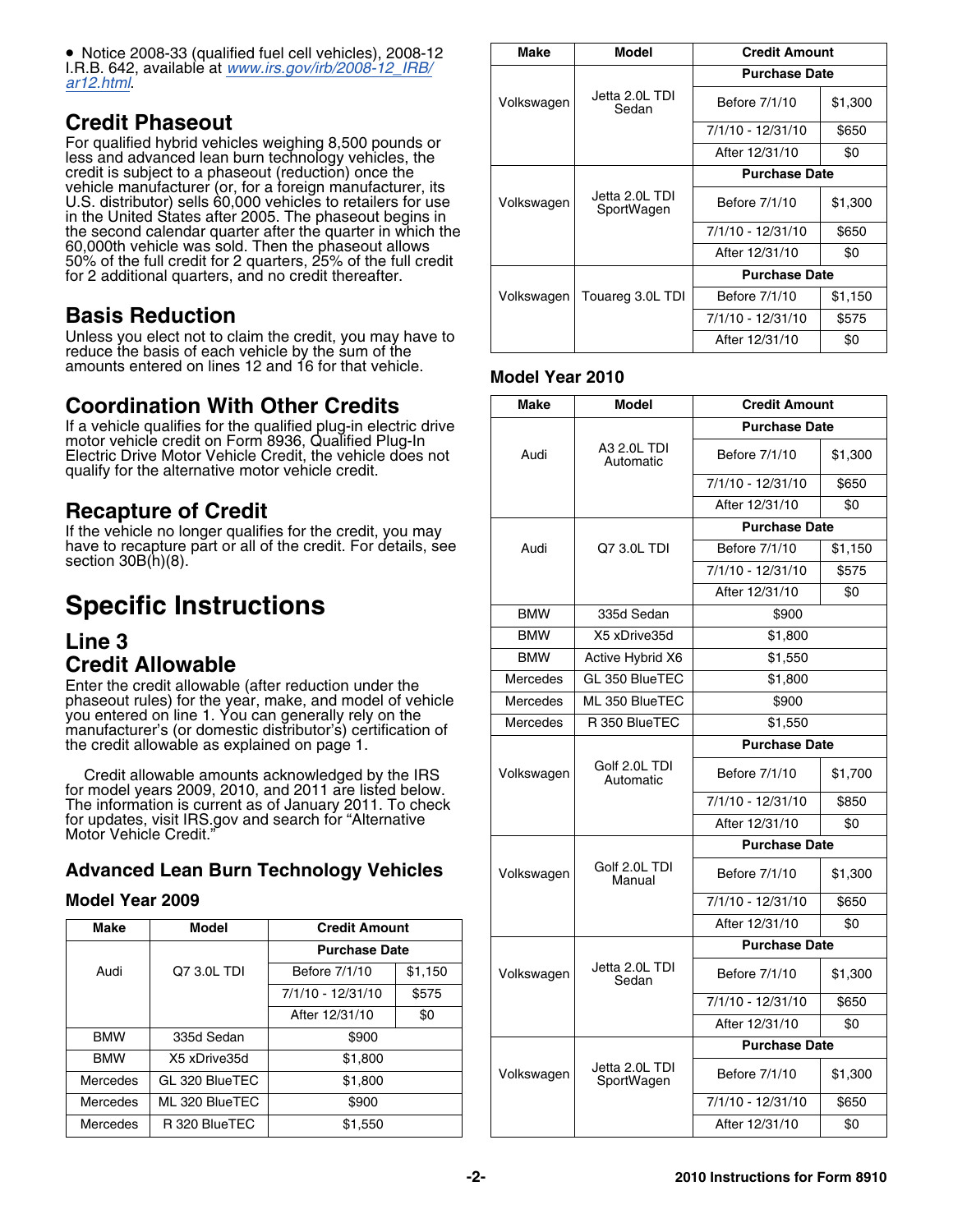| Make       | Model            | <b>Credit Amount</b> |         |  | <b>Make</b> | Model              | <b>Credit Amount</b> |          |
|------------|------------------|----------------------|---------|--|-------------|--------------------|----------------------|----------|
|            |                  | <b>Purchase Date</b> |         |  |             |                    | <b>Purchase Date</b> |          |
| Volkswagen | Touareg 3.0L TDI | Before 7/1/10        | \$1,150 |  | Mercury     | Mariner 4WD Hybrid | Before 4/1/10        | \$487.50 |
|            |                  | 7/1/10 - 12/31/10    | \$575   |  |             |                    | After 3/31/10        | \$0      |
|            |                  | After 12/31/10       | \$0     |  | Nissan      | Altima Hybrid      | \$2,350              |          |

### **Model Year 2011**

| Make       | Model               | <b>Credit Amount</b> | <b>Model Year 2010</b> |                                |                   |
|------------|---------------------|----------------------|------------------------|--------------------------------|-------------------|
| <b>BMW</b> | 335d Sedan          | \$900                | Make                   | Model                          | <b>Credit Ame</b> |
| <b>BMW</b> | X5 xDrive 35d Sedan | \$1,800              |                        |                                |                   |
| Mercedes   | E 350 BlueTEC       | \$1,550              | <b>BMW</b>             | Active Hybrid X6               | \$1,550           |
| Mercedes   | GL 350 BlueTEC      | \$1,800              | Cadillac               | Escalade (2WD &<br>4WD) Hybrid | \$2,200           |
| Mercedes   | ML 350 BlueTEC      | \$900                | Chevrolet              | Malibu Hybrid                  | \$1,550           |
| Mercedes   | R 350 BlueTEC       | \$1,550              | Chavvalat              | Silverado C15 2WD              | no oo             |

# **Qualified Hybrid Vehicles That Weigh 8,500 Pounds or Less That Weigh Right & Represent 8,500 Pounds or Less** Tahoe Chevrolet *8*,500 Pounds or Less

| <b>Make</b> | <b>Model</b>                | <b>Credit Amount</b> |          | Chevrolet  | Tahoe K1500 4WD<br>Hybrid        | \$2,200              |       |  |
|-------------|-----------------------------|----------------------|----------|------------|----------------------------------|----------------------|-------|--|
| Cadillac    | Escalade 2WD<br>Hybrid      | \$2,200              |          |            |                                  | <b>Purchase Date</b> |       |  |
| Cadillac    | Escalade AWD                | \$1,800              |          | Ford       | Escape 2WD Hybrid                | Before 4/1/10        | \$750 |  |
|             | Hybrid                      |                      |          |            |                                  | After 3/31/10        | \$0   |  |
| Chevrolet   | Malibu Hybrid               | \$1,550              |          |            |                                  | <b>Purchase Date</b> |       |  |
| Chevrolet   | Silverado C15 2WD           | \$2,200              |          | Ford       | Escape 4WD Hybrid                | Before 4/1/10        | \$650 |  |
|             | Hybrid                      |                      |          |            |                                  | After 3/31/10        | \$0   |  |
| Chevrolet   | Silverado K15 4WD<br>Hybrid | \$2,200              |          |            |                                  | <b>Purchase Date</b> |       |  |
| Chevrolet   | Tahoe C1500 2WD             | \$2,200              |          | Ford       | <b>Fusion Hybrid</b>             | Before 4/1/10        | \$850 |  |
|             | Hybrid                      |                      |          |            |                                  | After 3/31/10        | \$0   |  |
| Chevrolet   | Tahoe K1500 4WD<br>Hybrid   | \$2,200              |          | <b>GMC</b> | Sierra C15 2WD<br>Hybrid         | \$2,200              |       |  |
| Chrysler    | Aspen Hybrid                | \$2,200              |          | <b>GMC</b> | Sierra K15 4WD<br>Hybrid         | \$2,200              |       |  |
| Dodge       | Durango Hybrid              | \$2.200              |          |            |                                  |                      |       |  |
|             |                             | <b>Purchase Date</b> |          | <b>GMC</b> | Yukon C1500 2WD<br>Hybrid        | \$2,200              |       |  |
| Ford        | Escape 2WD Hybrid           | Before 4/1/10        | \$750    | <b>GMC</b> | Yukon K1500 4WD                  | \$2,200              |       |  |
|             |                             | After 3/31/10        | \$0      |            | Hybrid                           |                      |       |  |
|             |                             | <b>Purchase Date</b> |          | <b>GMC</b> | Yukon Denali C1500<br>2WD Hybrid | \$2,200              |       |  |
| Ford        | Escape 4WD Hybrid           | Before 4/1/10        | \$487.50 |            | Yukon Denali K1500               |                      |       |  |
|             |                             | After 3/31/10        | \$0      | <b>GMC</b> | 4WD Hybrid                       | \$2,200              |       |  |
| <b>GMC</b>  | Sierra C15 2WD<br>Hybrid    | \$2,200              |          |            |                                  | <b>Purchase Date</b> |       |  |
| <b>GMC</b>  | Sierra K15 4WD              | \$2,200              |          | Mercury    | Mariner 2WD Hybrid               | Before 4/1/10        | \$750 |  |
|             | Hybrid                      |                      |          |            |                                  | After 3/31/10        | \$0   |  |
| <b>GMC</b>  | Yukon C1500 2WD             | \$2,200              |          |            |                                  | <b>Purchase Date</b> |       |  |
|             | Hybrid                      |                      |          | Mercury    | Mariner 4WD Hybrid               | Before 4/1/10        | \$650 |  |
| <b>GMC</b>  | Yukon K1500 4WD<br>Hybrid   | \$2,200              |          |            |                                  | After 3/31/10        | \$0   |  |
| Mazda       | Tribute 2WD Hybrid          | \$3,000              |          |            |                                  | <b>Purchase Date</b> |       |  |
| Mazda       | Tribute 4WD Hybrid          | \$1,950              |          | Mercury    | Milan Hybrid                     | Before 4/1/10        | \$850 |  |
|             |                             | <b>Purchase Date</b> |          |            |                                  | After 3/31/10        | \$0   |  |
| Mercury     | Mariner 2WD Hybrid          | Before 4/1/10        | \$750    | Mercedes   | S 400 Hybrid                     | \$1,150              |       |  |
|             |                             | After 3/31/10        | \$0      | Mercedes   | ML 450 Hybrid                    | \$2,200              |       |  |
|             |                             |                      |          | Nissan     | Altima Hybrid                    | \$2,350              |       |  |

| <b>Credit Amount</b> |         |  | <b>Make</b> | <b>Model</b>       | <b>Credit Amount</b> |          |
|----------------------|---------|--|-------------|--------------------|----------------------|----------|
| <b>Purchase Date</b> |         |  |             |                    | <b>Purchase Date</b> |          |
| Before 7/1/10        | \$1,150 |  | Mercury     | Mariner 4WD Hybrid | Before 4/1/10        | \$487.50 |
| 7/1/10 - 12/31/10    | \$575   |  |             |                    | After 3/31/10        | \$0      |
| After 12/31/10       | \$0     |  | Nissan      | Altima Hybrid      | \$2,350              |          |
|                      |         |  | Saturn      | Aura Hybrid        | \$1,550              |          |
|                      |         |  | Saturn      | Vue Hybrid         | \$1,550              |          |

### **Model Year 2010**

| <b>BMM</b>  | 3350 Sedan                                                                | <b>PANN</b>                    |                 | <b>Make</b> | <b>Model</b>                     | <b>Credit Amount</b> |       |
|-------------|---------------------------------------------------------------------------|--------------------------------|-----------------|-------------|----------------------------------|----------------------|-------|
| <b>BMW</b>  | X5 xDrive 35d Sedan                                                       | \$1,800                        |                 | <b>BMW</b>  | Active Hybrid X6                 | \$1,550              |       |
| Mercedes    | E 350 BlueTEC                                                             | \$1,550                        |                 |             | Escalade (2WD &                  |                      |       |
| Mercedes    | GL 350 BlueTEC                                                            | \$1,800                        |                 | Cadillac    | 4WD) Hybrid                      | \$2,200              |       |
| Mercedes    | ML 350 BlueTEC                                                            | \$900                          |                 | Chevrolet   | Malibu Hybrid                    | \$1,550              |       |
| Mercedes    | R 350 BlueTEC                                                             | \$1,550                        |                 | Chevrolet   | Silverado C15 2WD<br>Hybrid      | \$2,200              |       |
|             | <b>Qualified Hybrid Vehicles That Weigh</b><br><b>,500 Pounds or Less</b> |                                |                 | Chevrolet   | Silverado K15 4WD<br>Hybrid      | \$2,200              |       |
|             | <b>lodel Year 2009</b>                                                    |                                |                 | Chevrolet   | Tahoe C1500 2WD<br>Hybrid        | \$2,200              |       |
| <b>Make</b> | <b>Model</b>                                                              | <b>Credit Amount</b>           |                 | Chevrolet   | Tahoe K1500 4WD<br>Hybrid        | \$2,200              |       |
| Cadillac    | Escalade 2WD                                                              | \$2,200                        |                 |             |                                  | <b>Purchase Date</b> |       |
|             | Hybrid                                                                    |                                |                 | Ford        | Escape 2WD Hybrid                | Before 4/1/10        | \$750 |
| Cadillac    | Escalade AWD<br>Hybrid                                                    | \$1,800                        |                 |             |                                  | After 3/31/10        | \$0   |
| Chevrolet   | Malibu Hybrid                                                             | \$1,550                        |                 |             |                                  | <b>Purchase Date</b> |       |
| Chevrolet   | Silverado C15 2WD                                                         | \$2,200                        |                 | Ford        | Escape 4WD Hybrid                | Before 4/1/10        | \$650 |
|             | Hybrid                                                                    |                                |                 |             |                                  | After 3/31/10        | \$0   |
| Chevrolet   | Silverado K15 4WD<br>Hybrid                                               | \$2,200                        |                 |             |                                  | <b>Purchase Date</b> |       |
| Chevrolet   | Tahoe C1500 2WD                                                           | \$2,200                        |                 | Ford        | <b>Fusion Hybrid</b>             | Before 4/1/10        | \$850 |
|             | Hybrid                                                                    |                                |                 |             |                                  | After 3/31/10        | \$0   |
| Chevrolet   | Tahoe K1500 4WD<br>Hybrid                                                 | \$2,200                        |                 | <b>GMC</b>  | Sierra C15 2WD<br>Hybrid         | \$2,200              |       |
| Chrysler    | Aspen Hybrid                                                              | \$2,200                        |                 | <b>GMC</b>  | Sierra K15 4WD<br>Hybrid         | \$2,200              |       |
| Dodge       | Durango Hybrid                                                            | \$2,200                        |                 |             | Yukon C1500 2WD                  |                      |       |
|             |                                                                           | <b>Purchase Date</b>           |                 | <b>GMC</b>  | Hybrid                           | \$2,200              |       |
| Ford        | Escape 2WD Hybrid                                                         | Before 4/1/10                  | \$750           | <b>GMC</b>  | Yukon K1500 4WD                  | \$2,200              |       |
|             |                                                                           | After 3/31/10                  | \$0             |             | Hybrid                           |                      |       |
|             |                                                                           | <b>Purchase Date</b>           |                 | <b>GMC</b>  | Yukon Denali C1500<br>2WD Hybrid | \$2,200              |       |
| Ford        | Escape 4WD Hybrid                                                         | Before 4/1/10<br>After 3/31/10 | \$487.50<br>\$0 | <b>GMC</b>  | Yukon Denali K1500<br>4WD Hybrid | \$2,200              |       |
| <b>GMC</b>  | Sierra C15 2WD                                                            | \$2,200                        |                 |             |                                  | <b>Purchase Date</b> |       |
|             | Hybrid                                                                    |                                |                 | Mercury     | Mariner 2WD Hybrid               | Before 4/1/10        | \$750 |
| <b>GMC</b>  | Sierra K15 4WD<br>Hybrid                                                  | \$2,200                        |                 |             |                                  | After 3/31/10        | \$0   |
| <b>GMC</b>  | Yukon C1500 2WD                                                           | \$2,200                        |                 |             |                                  | <b>Purchase Date</b> |       |
|             | Hybrid                                                                    |                                |                 | Mercury     | Mariner 4WD Hybrid               | Before 4/1/10        | \$650 |
| GMC         | Yukon K1500 4WD<br>Hybrid                                                 | \$2,200                        |                 |             |                                  | After 3/31/10        | \$0   |
| Mazda       | Tribute 2WD Hybrid                                                        | \$3,000                        |                 |             |                                  | <b>Purchase Date</b> |       |
| Mazda       | Tribute 4WD Hybrid                                                        | \$1,950                        |                 | Mercury     | Milan Hybrid                     | Before 4/1/10        | \$850 |
|             |                                                                           | <b>Purchase Date</b>           |                 |             |                                  | After 3/31/10        | \$0   |
| Mercury     | Mariner 2WD Hybrid                                                        | Before 4/1/10                  | \$750           | Mercedes    | S 400 Hybrid                     | \$1,150              |       |
|             |                                                                           | After 3/31/10                  | \$0             | Mercedes    | ML 450 Hybrid                    | \$2,200              |       |
|             |                                                                           |                                |                 | Nissan      | Altima Hybrid                    | \$2,350              |       |
|             |                                                                           |                                |                 |             |                                  |                      |       |